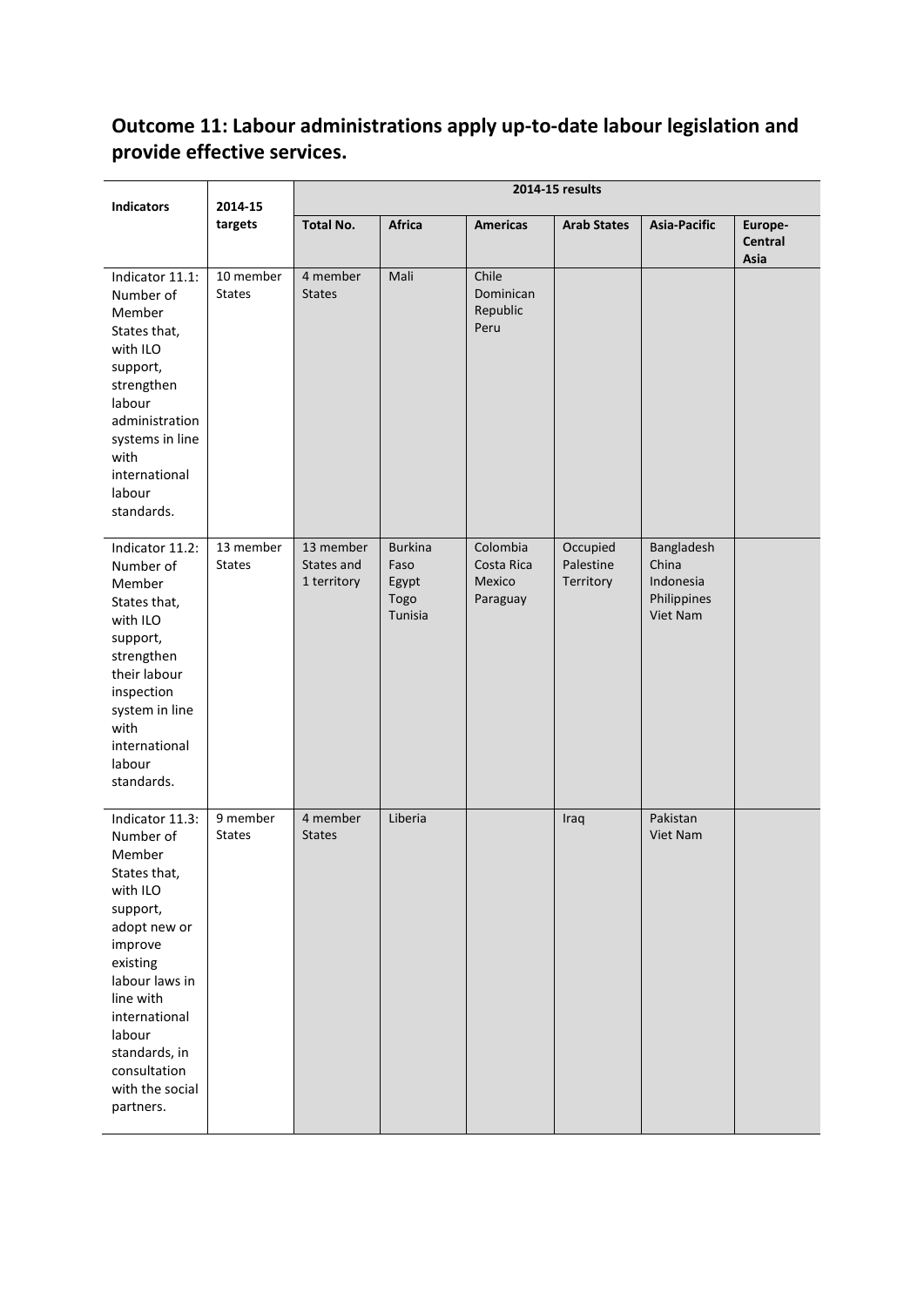## *How the strategy delivered on the two or three areas of focus identified in the programme and budget 2014-15*

The 2014-15 strategy focused on:

- Strengthening workplace compliance through labour inspection with special attention to the role of labour inspectorates and inspections in achieving decent working conditions for migrant and domestic workers and workers in small and medium-sized enterprises (SMEs)
- Achieving decent work through efficient labour market regulation, labour law reforms and monitoring of employment relationships in key economic sectors, paying particular attention to employment protection laws and the development of practical tools to guide their design.

ILO activities in support of the 2014-2015 strategy took diverse and complementary approaches to improving national systems of labour administration and inspection, including mechanisms for monitoring and improving system performance, collection and analysis of the labour inspection data necessary for effective planning and operation, and capacity building through the provision of training and the development of tools.

The ILO responded to more than 50 constituent requests for comments on draft national labour laws during the biennium. Technical assistance was provided in the form of support for analysis of labour regulations and policy options, technical comments on draft laws, capacity-building for tripartite constituents engaged in policy development and legislative drafting, and advice on integrated policy development processes. The Office worked with governments to improve the status and conditions of work of labour inspectors and to modernize operations through the development or upgrading of information systems, harmonization of labour inspection statistics and updating of technical capacity and skills.

### *How the strategy delivered support to constituents*

With ILO assistance, member States' systems of labour inspection were strengthened in a variety of ways, depending on the needs and requests of each country. These included the adoption of new policies and legal frameworks, improved institutional capacity (human and financial resources), the development of inspection strategies and plans and the launch of information and communication technology (ICT)-based information and advisory services. Another significant achievement was the increased capacity of labour inspectors, particularly in the areas of domestic work, occupational safety and health (OSH), accident investigation and the informal economy through the development and provision of targeted training programmes. National capacities were enhanced in the area of workplace compliance by promoting partnerships between trade unions and labour inspectorates.

There was also significant progress in certain countries' labour inspection information systems. In the Philippines, a Labour Law Compliance System - Management Information System (LLCS-MIS) was developed. In addition, new systems for reporting, collecting, registering and managing sexdisaggregated data were adopted in, among other countries, Burkina Faso, Indonesia, Jordan, the Philippines and Togo. Constituents' capacity to organize awareness-raising campaigns to improve workplace compliance was also enhanced.

During the biennium, several member States, including Comoros, Guinea, Kazakhstan, Liberia, the Russian Federation and Samoa, adopted new labour legislation or employment relationship policies that benefited from ILO support in a wide range of areas such as child labour, human trafficking, trade unions, domestic work, temporary work agencies and OSH. With the Office's support, a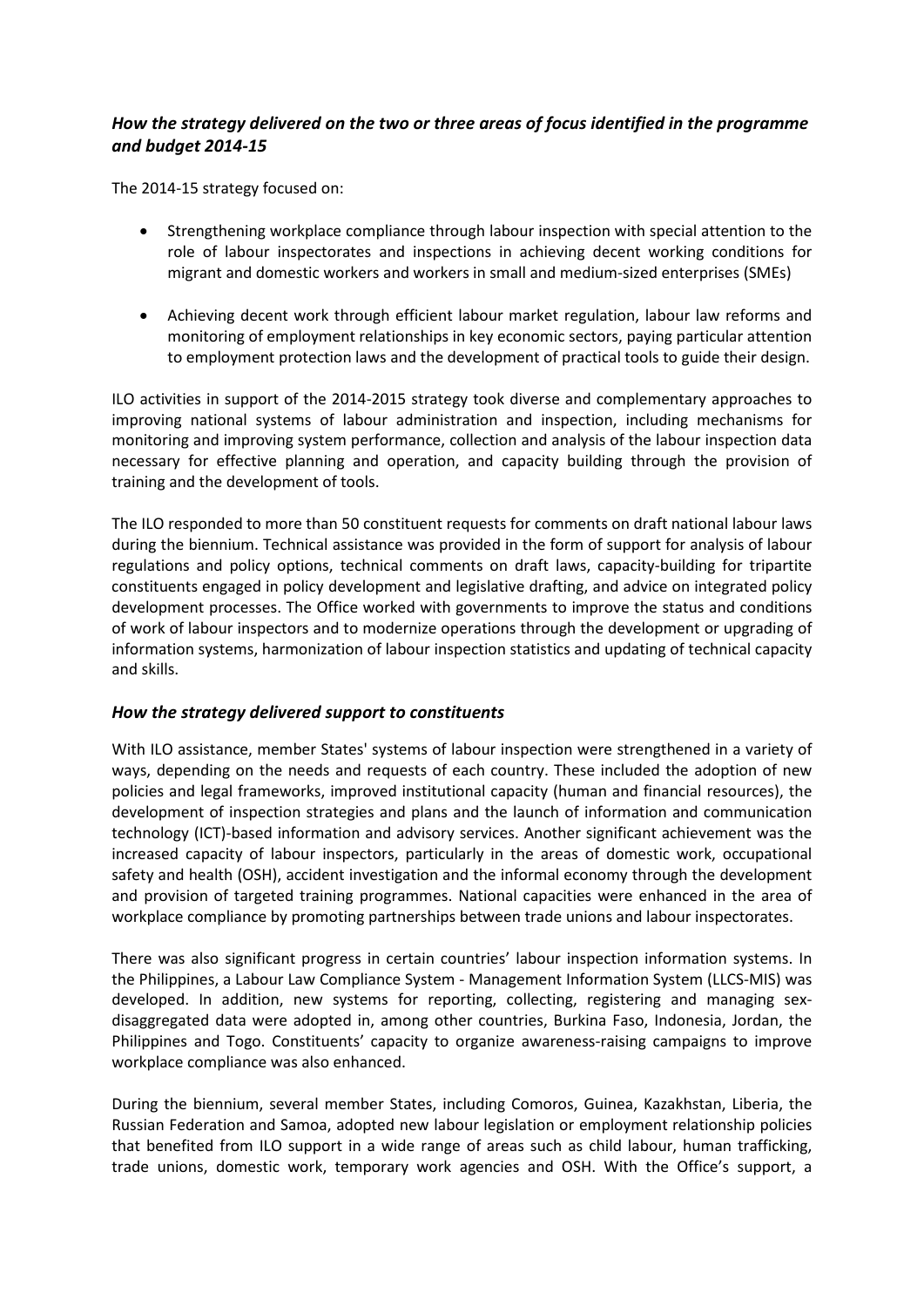comprehensive labour law reform is under way in a few member States, including Myanmar and Viet Nam, enabling constituents to ensure the coordination and consistency of the relevant legislation.

In a few member States, including Malawi and Oman, the national system of labour administration was upgraded and modernized as a result of ILO review and analysis exercises. The capacity to deliver core Ministry of Labour functions such as labour inspection, employment services and vocational training was improved and tripartite dialogue was strengthened by upgrading the country's Tripartite Labour Advisory Council.

The Office also provided urgent and targeted assistance, including high-level policy dialogue with constituents who suffered from major accidents, as in Bangladesh and Turkey; this resulted in significant and comprehensive progress in improving workplace compliance. The measures taken included enhanced institutional capacity, a strategic approach using a reform roadmap, strengthened capacity of labour inspectors and improved access to basic information and data and advisory services.

#### *How the strategy helped to address gender equality and non-discrimination*

ILO technical assistance systematically emphasizes the importance of the gender dimension of labour administration. During its labour law reform, Guinea followed the Office's advice that domestic workers be explicitly mentioned and that the principle of equality between men and women be taken into account in the procedure for appointing members of the Commission on Labour and Social Laws. Through gender-sensitive training programme, the tripartite constituents in a few countries, such as China and Bosnia and Herzegovina, were equipped to develop gender-sensitive inspection strategies and OSH practices.

#### *Significant external partnerships that have helped in delivering the strategy*

The ILO International Training Centre (ITC-ILO) in Turin is the Office's most significant partner in developing and using capacity development products. This work was carried out in partnership with a variety of external actors, including academics. For example, a partnership with the University of Sheffield facilitated the development of products relating to reform and innovation in labour administration and, more specifically, the preparation of a paper on comparative developments in labour administration and a toolkit for labour inspectors who deal with informal sector workers. The Office has continued to cooperate in the field of labour inspection with the European Commission's Senior Labour Inspectors Committee, the European Agency for Health and Safety at Work, the Regional Alliance of the Labour Inspectorates, the International Association of Labour Inspection, the International Network for Training Centres in the Field of Labour, the Regional Arab Centre for Labour Administration, the Inter-American Network for Labour Administration and the African Regional Labour Administration Centre. The Office's interaction with and support for these networks helped to shape their focus, which in turn benefited the Office through high quality research on many aspects of effective legal regulation of labour markets.